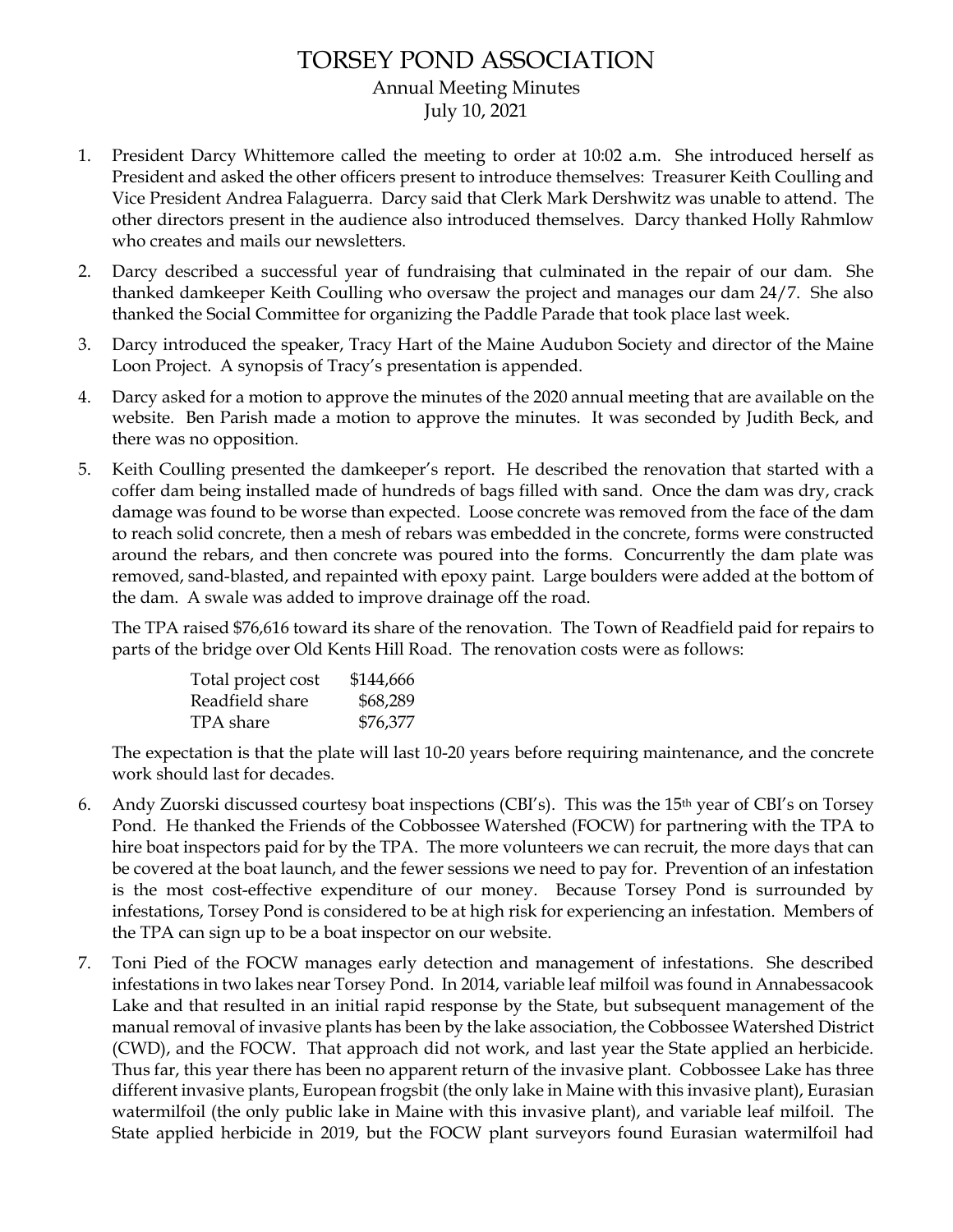returned at the end of 2020. Another herbicide treatment was applied this past June. FOCW devotes huge resources to surveying the entire shore of Cobbossee Lake frequently.

FOCW will hold a workshop in identifying invasive plants on Wednesday, July 14, at 9:00 a.m., at the Quiet Harbor Road boat launch.

8. Darcy described the association's water quality initiative that is named for Sandra Gorry. Sandra was a long-time member of the board, and was our Clerk at the time of her death in 2019. Her family established a memorial fund that now has \$11,770. The family decided to let the TPA Board of Directors determine how best to use these funds, and the board decided to dedicate the money to improving the water quality of the lake.

The TPA's existing Watershed Protection Plan has four goals:

- Reduce current sources of phosphorus loading
- Limit new sources of phosphorus loading
- Build local capacity for watershed stewardship
- Conduct ongoing assessment of lake and watershed conditions

In the 2021-22 budget, there is a line item to spend up to \$5,000 on this initiative.

9. Keith Coulling presented the treasurer's report that is appended. We ended 2020 with \$95,118, most of it raised to repair the dam. We collected \$4,400 in dues, \$1,190 in general donations, \$50 toward the Sandra Gorry Fund, \$3,950 toward repair of the dam, and \$1,880 toward CBI's. We also received \$2,500 from the State toward CBI's, \$3,500 from the Town of Mt. Vernon toward repair of the dam, and \$787 from the Town of Readfield toward CBI's. Our expenses are as shown in the report; our major expenses were \$76,377 toward repair of the dam and \$6,070 to FOCW for CBI's. Our balance is \$28,630. A member asked about 50% of dues that goes toward CBI's. Keith responded that we had previously approved that half of our dues would be earmarked toward paying for CBI's. That amount was \$2,200 in 2020.

Regarding the Stanis Coryell Scholarship, we received \$210 in donations giving us \$2,658 in the fund. Two of the previously awarded scholarships in 2019 and 2020 have not been requested by the awardees. In 2021, the school told us no one qualified for the scholarship.

In the proposed 2021-22 budget, we are including \$5,000 from the Sandra Gorry Fund to be spent on the water quality initiative. The total budget for the coming year is \$14,920 leaving us with a projected balance of \$24,147.

Judith Beck made a motion to approve the treasurer's report. It was seconded by Alan Howie, and approved without opposition.

10. Vice President Andrea Falaguerra presented the nominations for the Board of Directors. The terms of two current board members, Keith Coulling and Andy Zuorski, are expiring, and both wish to be renominated. In addition, the terms of board members Mike Pastore and Barry Kutz are also expiring, and they do not wish to be renominated. Kasey Rogers has volunteered to be nominated to the board. There were no additional nominations from the floor. There was no opposition to electing the slate as proposed.

All of the current officers are willing to continue serving, and there was no opposition to the slate of officers.

11. Darcy thanked board member Barry Kutz for serving on the board as well as for taking responsibility in 2008 for our buoys. Since then, every spring the buoys have appeared in the right places, and every fall before the lake freezes, they have disappeared. She thanked Barry especially because taking care of the buoys is a grimy and slimy task. She also announced that board member Alan Howie has volunteered to take over responsibility for the buoys.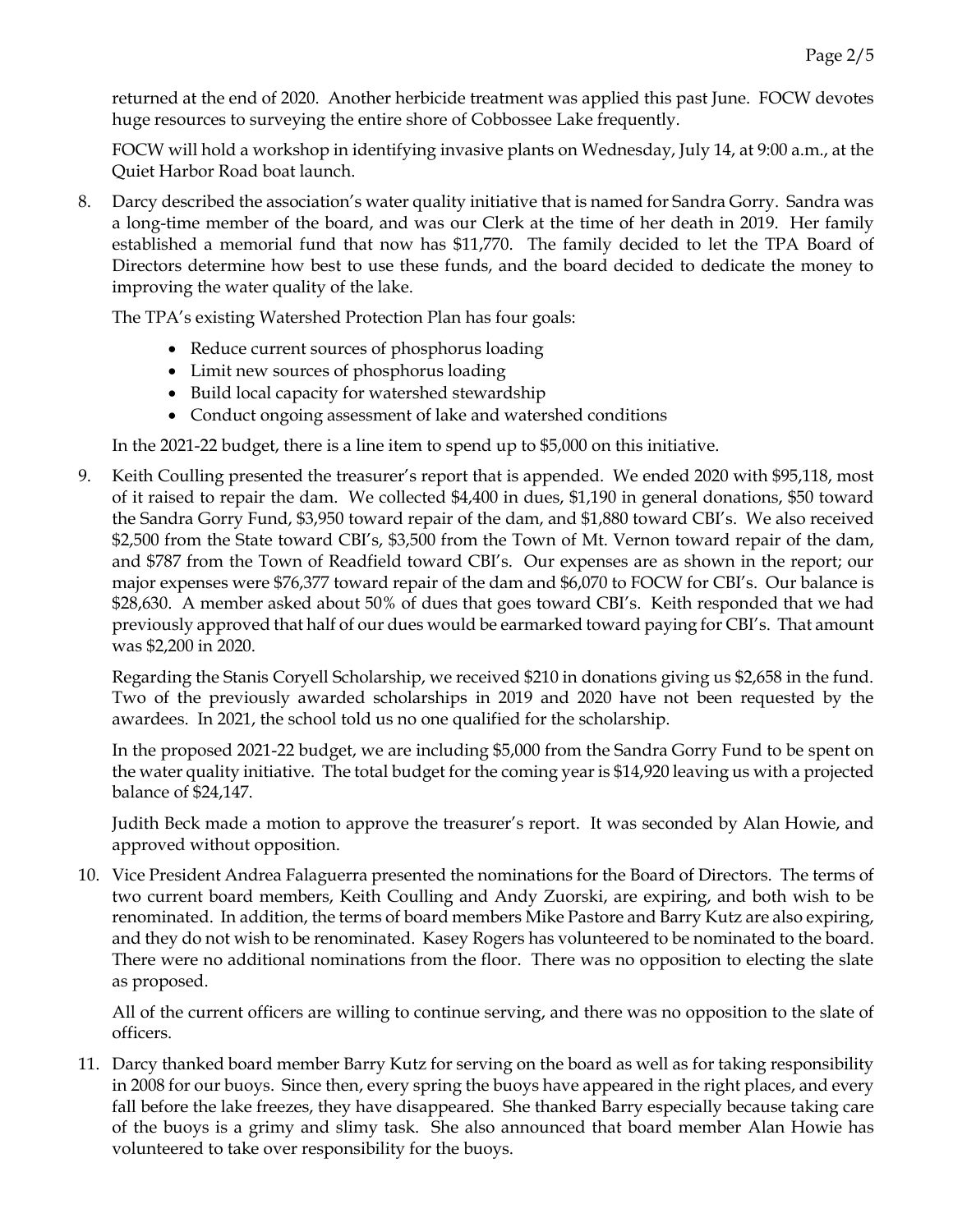Mike Pastore is also stepping down from the board. Clerk Mark Dershwitz wanted to read a tribute to Mike, but he was unable to attend in person because he and his family are seeing the U.S. Sabre Team off today as they travel to Tokyo to compete in the Olympics. She read the following message from Mark:

"I would like to take a moment to thank Mike Pastore, my friend and neighbor for over 30 years. When we elected new members of the Board today, it became first time since the TPA was founded that Mike was not a member of the Board. Mike spent much of his life working in the forest as a woodcutter. He had a vast knowledge of good land practices and how to apply them properly in a watershed. One of the primary reasons that Quiet Harbor Road is in such excellent shape, and has been so since the mid-90's, is that he chaired our road association's Road Committee for over two decades. Whenever any road work was proposed, he always considered the potential effects on the lake. When I was TPA President in 1991, Mike was first elected as the TPA's Treasurer. And he served as Treasurer until he handed the checkbook over to Keith in 2016. That's a lot of checks to write in 25 years. In terms of his service to the lake, and to the lake association, his longevity surpasses everyone else's. So thank you, Mike, for being our colleague for 33 years."

12. Linda Lally made a motion to adjourn the meeting at 11:42 a.m. It was seconded by Judith Beck, and was approved without opposition.

Respectfully submitted,

Mark Dershwitz, Clerk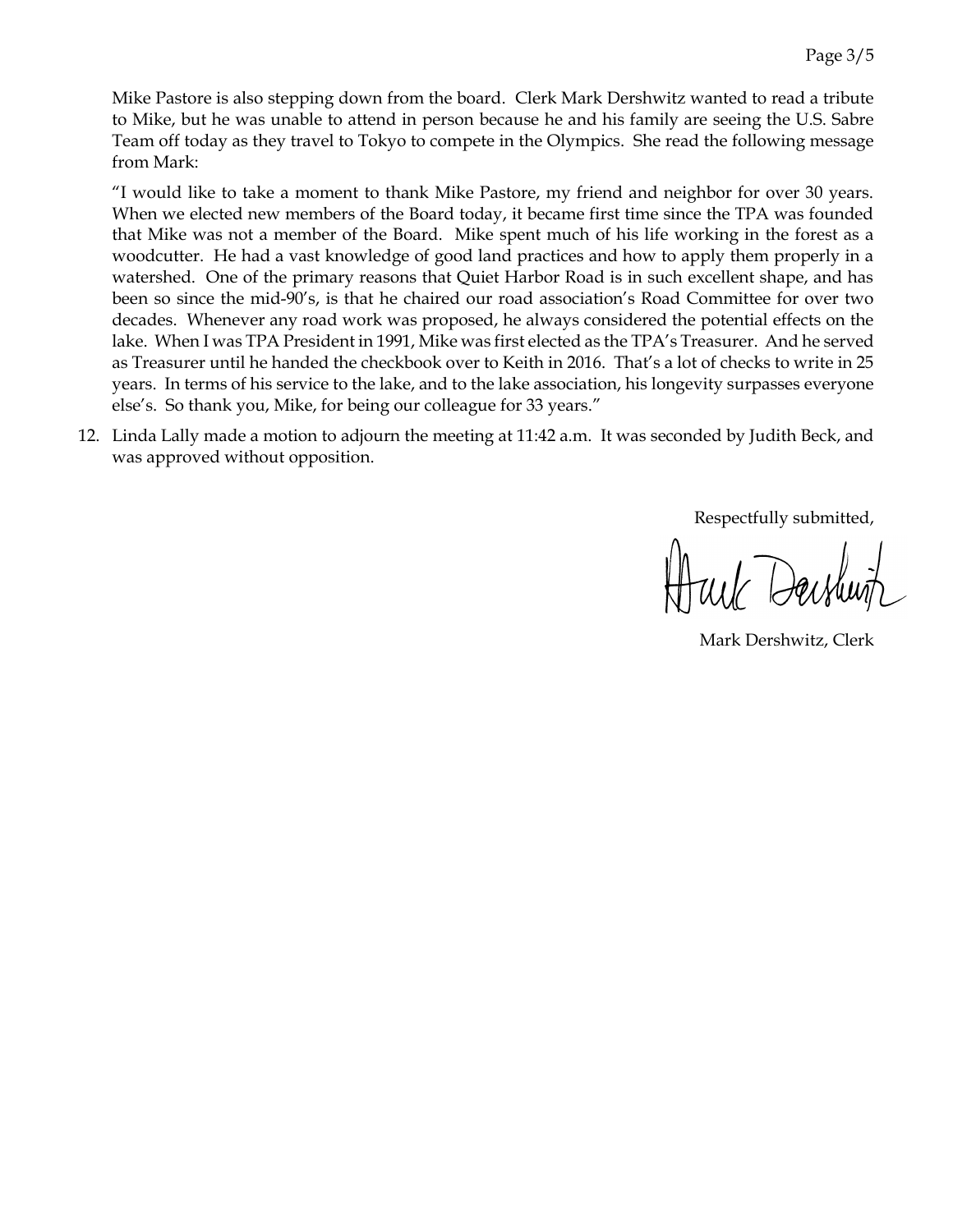## **Torsey Pond Association**

## TREASURER'S Report July 1, 2020 - June 30,2021

|                                      |                             | <b>General Fund</b> |     | Sandra Gorry<br><b>Water Quality</b><br>Initiative |                         | Dam Fund    |                         | <b>Milfoil Fund</b> |      | Total  |
|--------------------------------------|-----------------------------|---------------------|-----|----------------------------------------------------|-------------------------|-------------|-------------------------|---------------------|------|--------|
| Ending balance June 30, 2020         | \$                          | 9,530               | -5  | $11,720$ \$                                        |                         | 68,931 \$   |                         | $4,936$ \$          |      | 95,118 |
| 2020-21 Revenue                      |                             |                     |     |                                                    |                         |             |                         |                     |      |        |
| <b>Dues</b>                          | \$                          | 4,400.00            |     |                                                    |                         |             |                         |                     |      |        |
| <b>General Donations</b>             | Ś                           | 1,190.00 \$         |     | 50.00                                              | Ŝ.                      | 3,950.00    | S.                      | 1,880.00            |      |        |
| 2020 State CBI grant(2nd payment)    |                             |                     |     |                                                    |                         |             | \$                      | 625.00              |      |        |
| 2020 State CBI grant(final payment)  |                             |                     |     |                                                    |                         |             | \$                      | 625.00              |      |        |
| 2021 State CBI grant(first payment)  |                             |                     |     |                                                    |                         |             | Ś                       | 1,250.00            |      |        |
| <b>Mount Vernon Dam Contribution</b> |                             |                     |     |                                                    | \$                      | 3,500.00    |                         |                     |      |        |
| 2020 Readfield CBI grant             |                             |                     |     |                                                    |                         |             | \$                      | 787.00              |      |        |
| Maine Buisness Money Market Interest |                             |                     |     |                                                    | \$.                     | 234.13      |                         |                     |      |        |
| Total Revenue \$                     |                             | 5,590               | \$  | 50                                                 | \$                      | 7,684       | \$.                     | $5,167$ \$          |      | 18,491 |
| 2020-21 Expenses                     |                             |                     |     |                                                    |                         |             |                         |                     |      |        |
| Paypal                               | \$                          | 48.35               |     |                                                    |                         |             |                         |                     |      |        |
| Lake Stewards of Maine(2020)         | \$                          | 100.00              |     |                                                    |                         |             |                         |                     |      |        |
| Maine Lakes Society (2020)           | \$                          | 200.00              |     |                                                    |                         |             |                         |                     |      |        |
| Website                              | \$                          | 215.01              |     |                                                    |                         |             |                         |                     |      |        |
| <b>State Corporation filing</b>      | \$                          | 35.00               |     |                                                    |                         |             |                         |                     |      |        |
| D&O Insurance                        | Ś                           | 1,585.00            |     |                                                    |                         |             |                         |                     |      |        |
| <b>Dam</b>                           |                             |                     |     |                                                    |                         | \$76,377.39 |                         |                     |      |        |
| New TPA Sign for Boat Launch         | \$                          | 44.31               |     |                                                    |                         |             |                         |                     |      |        |
| Readfield Meeting(Annual) Room Fee   | \$                          | 25.00               |     |                                                    |                         |             |                         |                     |      |        |
| Newsletter 2021                      | \$                          | 276.28              |     |                                                    |                         |             |                         |                     |      |        |
| Annual mtg sign update               | Ś                           | 2.64                |     |                                                    |                         |             |                         |                     |      |        |
| <b>FOCW CBI Inspections 2020</b>     |                             |                     |     |                                                    |                         |             | Ś.                      | 6,070.00            |      |        |
| Total Expenses \$                    |                             | 2,532               | -\$ |                                                    | S                       | 76,377      | s                       | 6,070               | S.   | 84,979 |
| 50% dues transfer to Milfoil         | \$                          | 2,200.00            |     |                                                    |                         |             | \$.                     | (2,200.00)          |      |        |
| Ending balance June 30, 2021         | $\overline{\boldsymbol{s}}$ | 10,389              | \$  | 11,770                                             | $\overline{\mathbf{s}}$ | 238         | $\overline{\mathbf{s}}$ | 6,233               | - \$ | 28,630 |